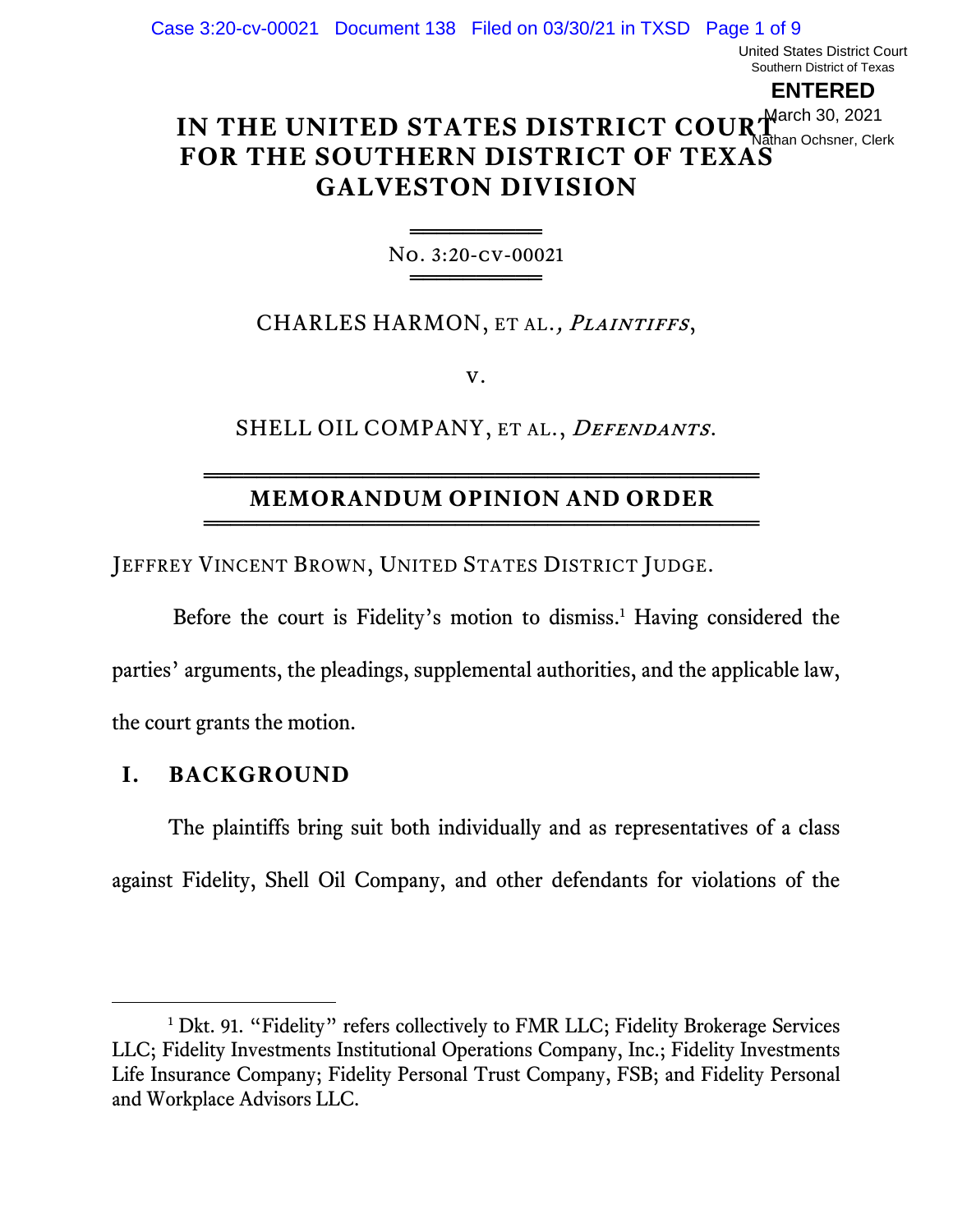Employee Retirement Income Security Act ("ERISA"), 29 U.S.C. § 1001, *et seq*. 2 Their allegations concern a retirement plan Shell offers to eligible employees—the Shell Provident Fund  $401(k)$  Plan ("the Plan").<sup>3</sup> It is a defined-contribution plan in which each participant has her own retirement account; the amount credited to that account reflects the participant's contributions, the employer's matching or profitsharing contributions, and the performance of the Plan's participant-selected investment options, net of fees and expenses.<sup>4</sup>

Defendant Fidelity Investments Institutional Operations Company, Inc. ("FIIOC") is the Plan's record keeper.<sup>5</sup> The other Fidelity defendants are FMR LLC, FIIOC's parent, and four other FMR LLC subsidiaries.<sup>6</sup> In its role as record keeper, FIIOC maintains information about participants, including their names, contact information, social-security numbers, financial information, investment history, identity of their investments, account balances, investment contribution amounts, age, income, marital status, call-center notes, and information regarding

- 4 *Id.* at ¶¶ 8, 12.
- 5 *Id.* at ¶ 27.
- 6 *Id.* at ¶ 33.

<sup>2</sup> *See* Dkt. 84 at ¶ 2.

<sup>3</sup> Dkt. 84 at ¶ 10.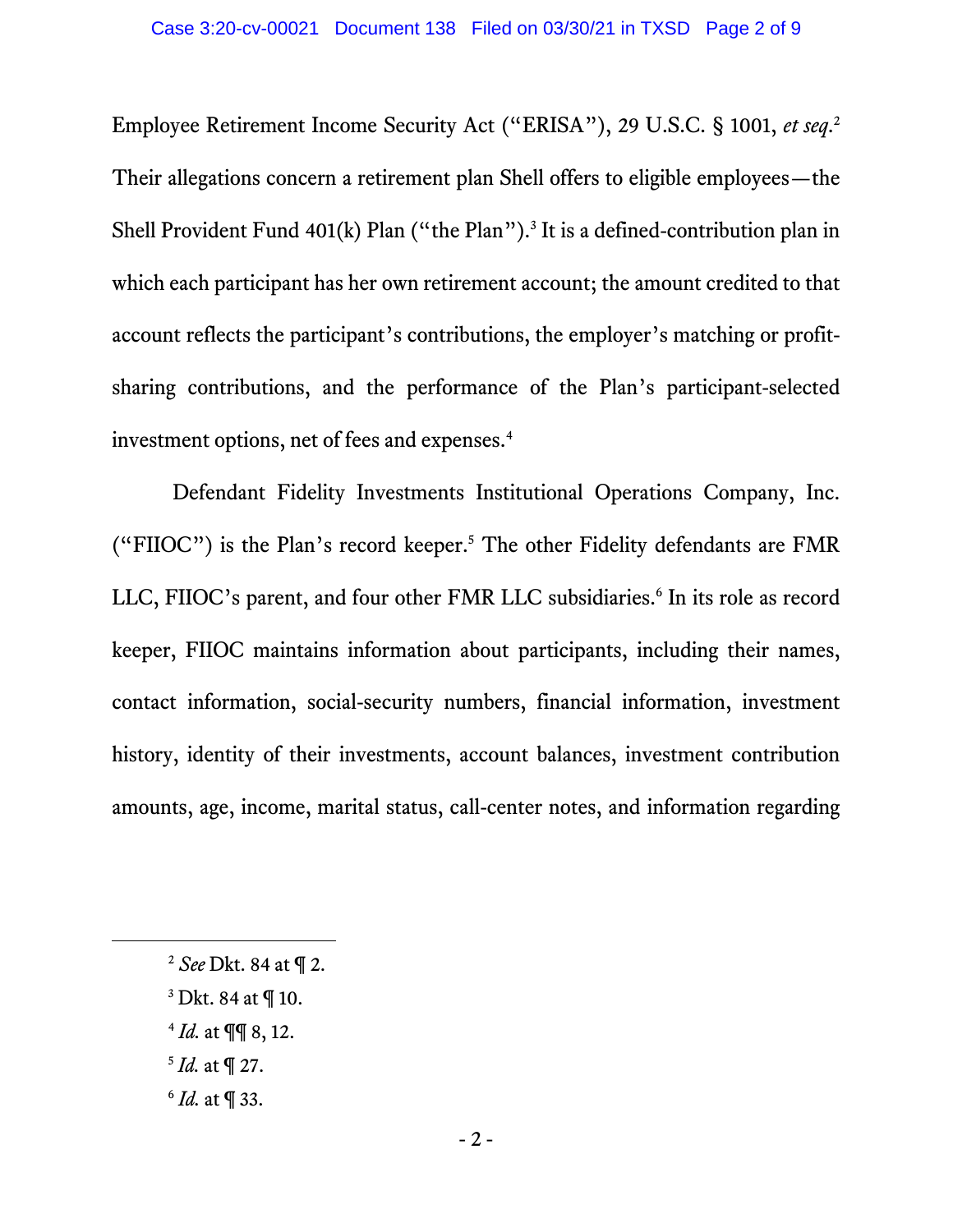"triggering events," such as when a plan participant is nearing retirement. The parties refer to this collection of information as "participant data."<sup>7</sup>

The plaintiffs allege FIIOC uploads this participant data into a customerinteraction software program that is shared with various Fidelity affiliates, including the other FMR LLC subsidiaries, who then use the participant data "to solicit the purchase of nonPlan retail financial products and services," such as IRAs, credit cards, and managed accounts.<sup>8</sup> According to the plaintiffs, Fidelity derives substantial revenue from the use of this data, through the sale of individual retirement accounts, high-interest credit cards, life insurance, banking products, advisory accounts, individual brokerage accounts, options trading accounts, 529 accounts, and other retail products and services.<sup>9</sup> The plaintiffs accuse Fidelity of peddling these products to Plan participants, including using participant data to solicit the named plaintiffs via multiple platforms, such as phone calls, in-person meetings, and emails.<sup>10</sup> The plaintiffs allege the participant data are "plan assets" under ERISA, which makes FIIOC a fiduciary of the Plan participants, and makes profiting from the data a violation of its fiduciary duties.

9 *Id.* at ¶ 174.

<sup>7</sup> *Dkt. 84* at ¶ 157.

<sup>8</sup> *Id.* at ¶¶ 161–63, 174.

<sup>10</sup> *Id.*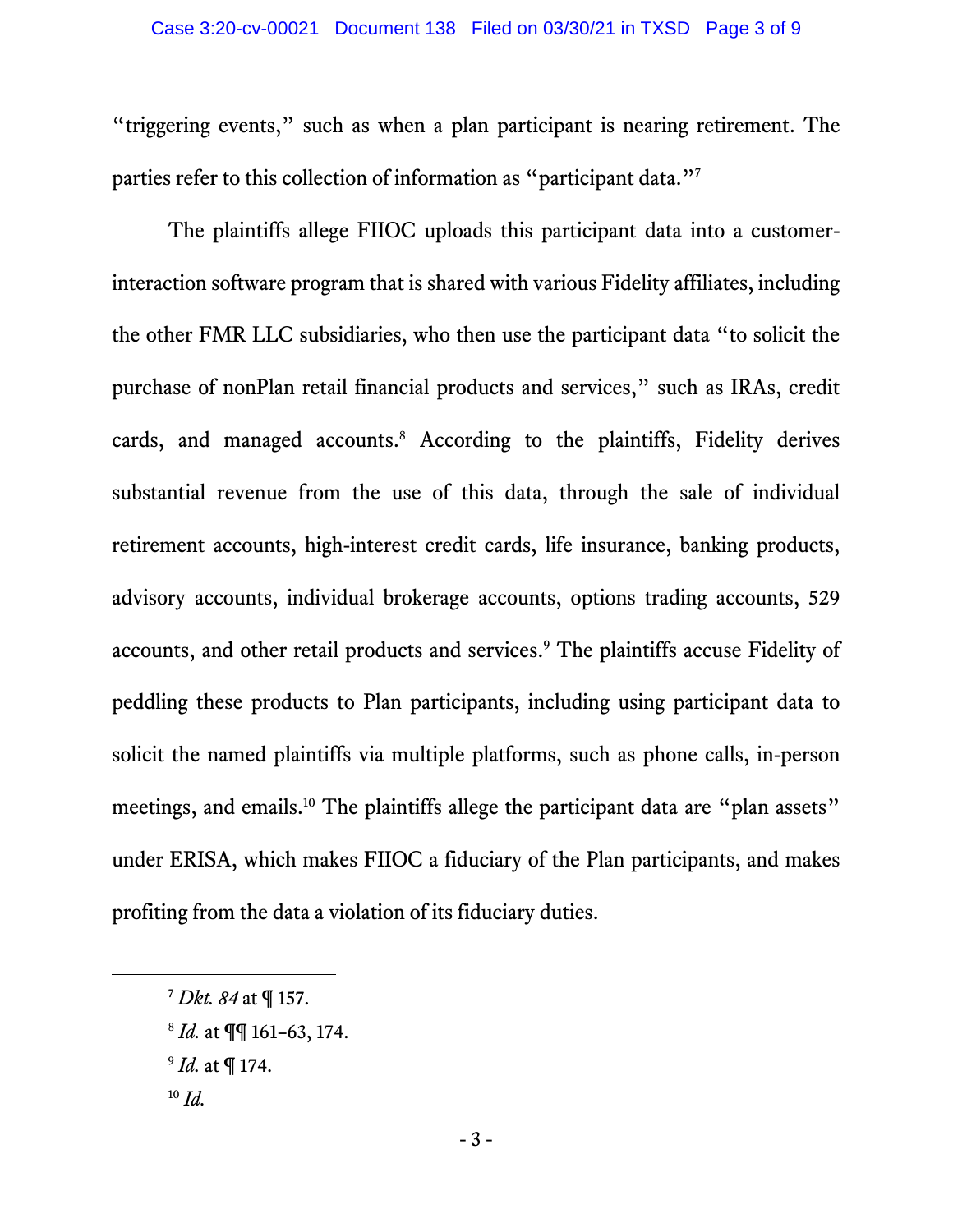Based on these allegations, the plaintiffs assert three claims against Fidelity. In Count IV, the plaintiffs allege FIIOC is a plan fiduciary because of its control over participant data. FIIOC breached its fiduciary duties, the plaintiffs say, by sharing participant data with affiliates for the purpose of benefiting Fidelity "and not for the exclusive purpose of providing benefits to Plan participants and beneficiaries."<sup>11</sup> In Count VII, the plaintiffs allege Shell transferred plan assets—the participant data to Fidelity, that Fidelity used that data to market retail products and services, and that together this conduct constitutes a prohibited transaction under 29 U.S.C. §  $1106(a)(1)(D)$ .<sup>12</sup> In Count IX, the plaintiffs seek to enjoin Fidelity from using participant data to market retail products to Plan participants going forward. 13

### **II. STANDARD OF REVIEW**

The Supreme Court has recognized that motions to dismiss are a particularly "important mechanism for weeding out meritless [ERISA] claims."<sup>14</sup> Under Rule 8, a complaint must contain "a short and plain statement of the claim showing that the pleader is entitled to relief."<sup>15</sup> Rule  $12(b)(6)$  authorizes the court to dismiss a

<sup>11</sup>*Dkt.* 84 at ¶¶ 229–31.

<sup>12</sup> *Id.* at ¶¶ 251–59.

<sup>13</sup> *Id.* at ¶¶ 266-268.

<sup>14</sup> *Fifth Third Bancorp v. Dudenhoeffer*, 573 U.S. 409, 425 (2014).

<sup>&</sup>lt;sup>15</sup> Fed. R. Civ. P. 8(a)(2).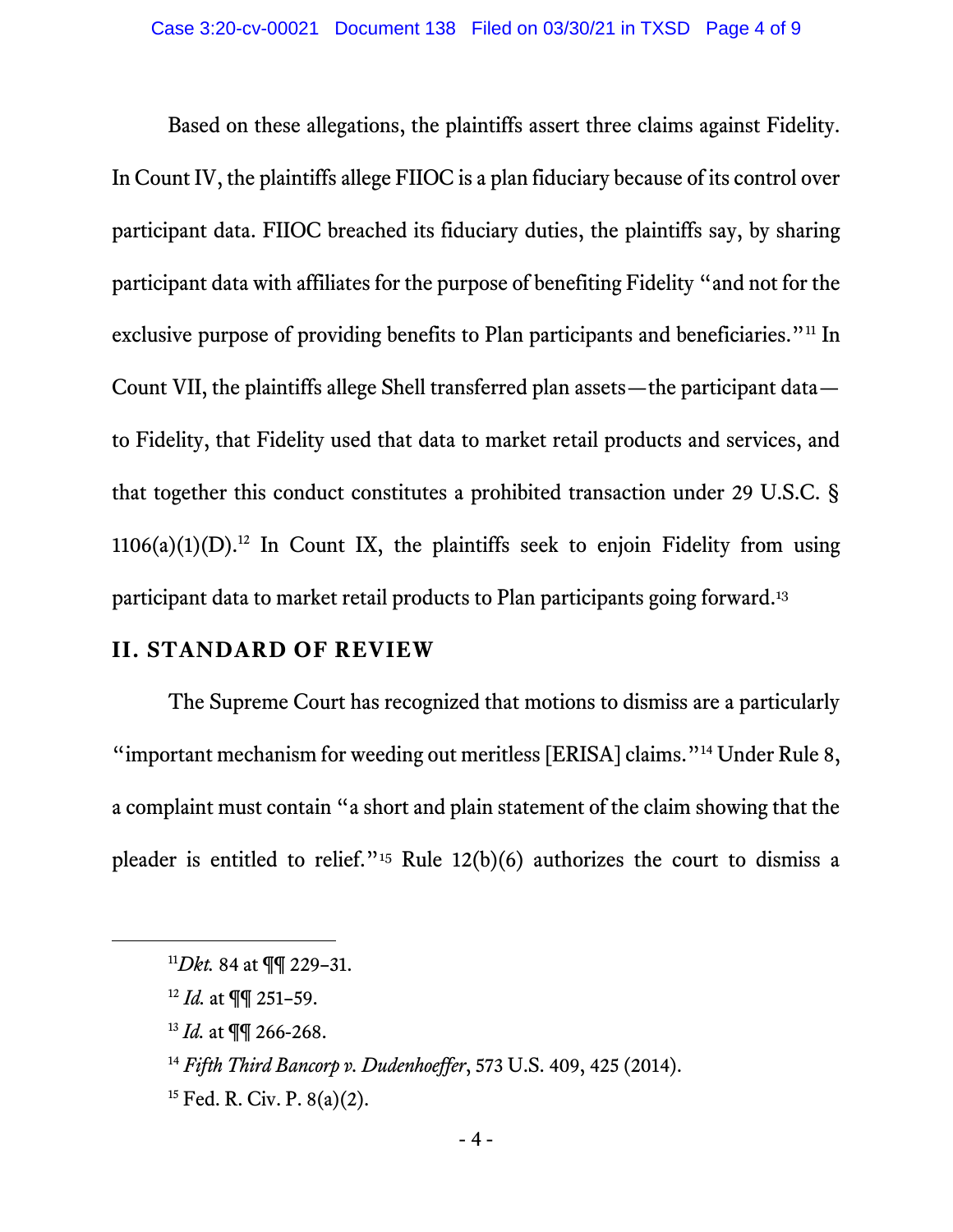complaint for "failure to state a claim upon which relief can be granted."<sup>16</sup> To survive a 12(b)(6) motion, a plaintiff must plead "enough facts to state a claim to relief that is plausible on its face."<sup>17</sup> A claim has facial plausibility when the plaintiff pleads factual content that allows the court to draw the reasonable inference that the defendant is liable for the misconduct alleged.<sup>18</sup> The plausibility standard requires more than a sheer possibility that a defendant has acted unlawfully.<sup>19</sup> Although Rule 8 does not require "detailed factual allegations," "it demands more than . . . labels and conclusions."<sup>20</sup> At the motion-to-dismiss stage, a court "must accept all wellpleaded facts alleged in the complaint as true and must construe the allegations in the light that is most favorable to the plaintiff."<sup>21</sup>

<sup>18</sup> *Id.* at 556.

<sup>19</sup> *Id.*

<sup>&</sup>lt;sup>16</sup> Fed. R. Civ. P. 12(b)(6). For the purposes of this opinion, the court assumes the plaintiffs have standing to bring their claims, and so will consider only Fidelity's arguments under Rule 12(b)(6) and not 12(b)(1).

<sup>17</sup> *Bell Atl. Corp. v. Twombly*, 550 U.S. 544, 570 (2007).

<sup>20</sup> *Ashcroft v. Iqbal*, 556 U.S. 662, 678 (2009) (quotations omitted).

<sup>21</sup> *J&J Sports Prods., Inc. v. Live Oak Cty. Post No. 6119 Veterans of Foreign Wars*, No. C–08–270, 2009 WL 483157, at \*3 (S.D. Tex. Feb. 24, 2009) (quoting *Cent. Laborers' Pension Fund v. Integrated Elec. Servs.*, 497 F.3d 546, 550 (5th Cir. 2007)).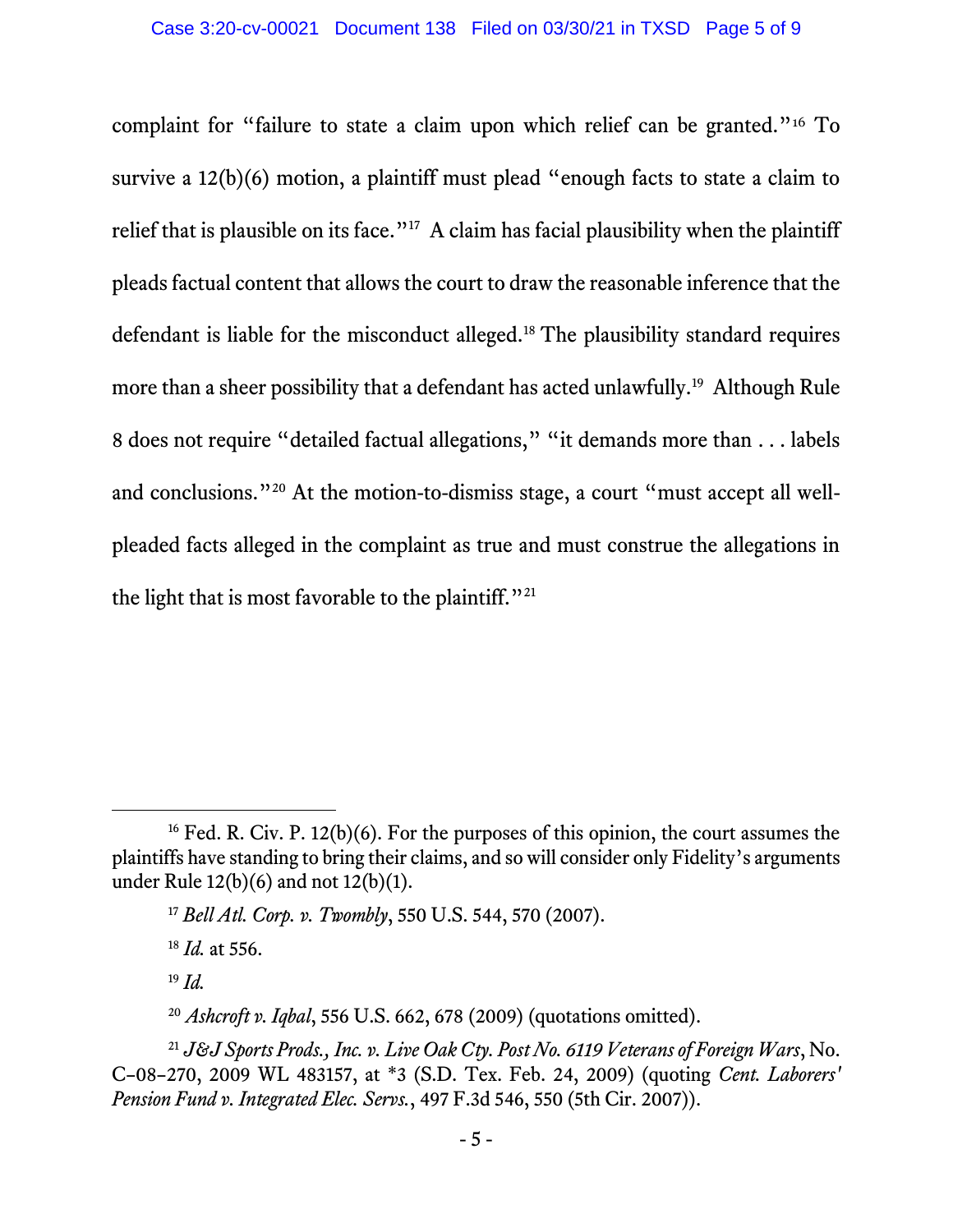# **III. DISCUSSION**

# **A. Count IV – Fiduciary Duty**

The plaintiffs seek to hold FIIOC liable for breaching its alleged fiduciary duty by sharing participant data with other Fidelity entities which would then market their products to Plan members. Specifically, the plaintiffs argue that "FIIOC is a fiduciary because it exercises authority and control respecting management and disposition of Confidential Plan Participant Data."<sup>22</sup> But for this to hold true, the court would first have to rule that participant data are "plan assets" under ERISA.

To make that determination, the court first looks to the plain text of the statute. <sup>23</sup> ERISA provides that "the term 'plan assets' means plan assets as defined by such regulations as the Secretary [of Labor] may prescribe."<sup>24</sup> Two such regulations have been prescribed. The first reads:

29 CFR § 2510.3-101 - Definition of "plan assets" - plan investments.

(2) Generally, when a plan invests in another entity, the plan's assets include its investment, but do not, solely by reason of such investment, include any of the underlying assets of the entity. However, in the case of a plan's investment in an equity interest of an entity that is neither a publicly-offered security nor a security issued by an investment

<sup>24</sup> 29 U.S.C. § 1002(42).

<sup>22</sup> *Id.* at ¶ 229.

<sup>23</sup> *See United States v. Locke*, 471 U.S. 84, 95 (1985) (noting that courts are generally required "to assume that 'the legislative purpose is expressed by the ordinary meaning of the words used'" in the statutory text (quoting *Richards v. United States*, 369 U.S. 1, 9  $(1962))$ .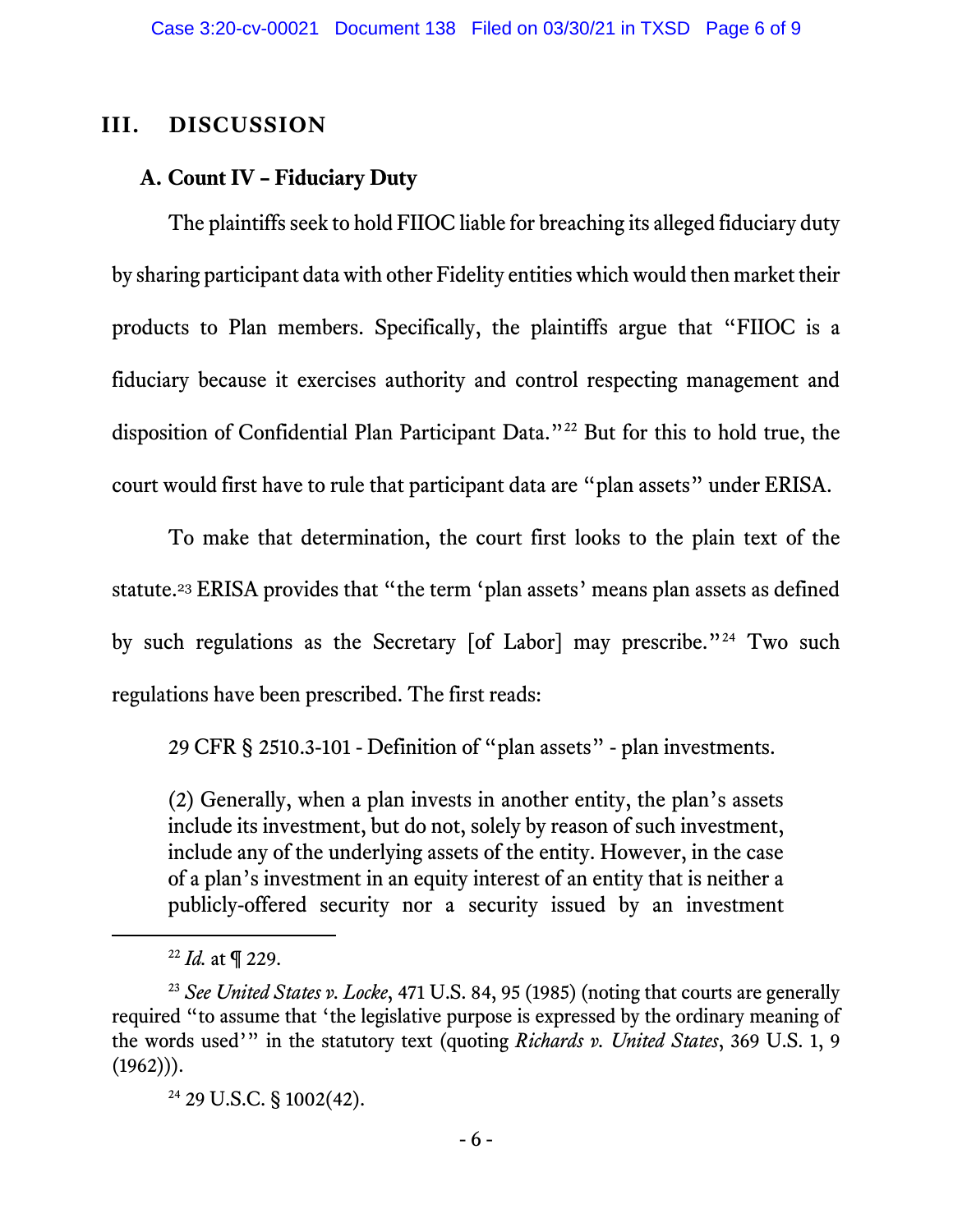company registered under the Investment Company Act of 1940 its assets include both the equity interest and an undivided interest in each of the underlying assets of the entity, unless it is established that –

- (i) The entity is an operating company, or
- (ii) Equity participation in the entity by benefit plan investors is not significant.

Therefore, any person who exercises authority or control respecting the management or disposition of such underlying assets, and any person who provides investment advice with respect to such assets for a fee (direct or indirect), is a fiduciary of the investing plan.<sup>25</sup>

This regulation, which expressly defines "plan assets," provides that "the plan's assets include its investment," but makes no mention of any "data." The second regulation, focusing on "participant contributions" to the plan, likewise fails to mention "data." <sup>26</sup> Neither of the promulgated regulations either expressly or by any plain-language interpretation includes participant data as plan assets under ERISA.

This view—that participant data does not amount to "plan assets" under ERISA—comports with how other courts have ruled on this question. In *Divane v. Northwestern University*, for example, the court rejected claims almost identical to those here—that the plan sponsor violated ERISA by permitting the record keeper

<sup>25</sup> 29 CFR § 2510.3-101.

<sup>26</sup> 29 CFR § 2510.3-102.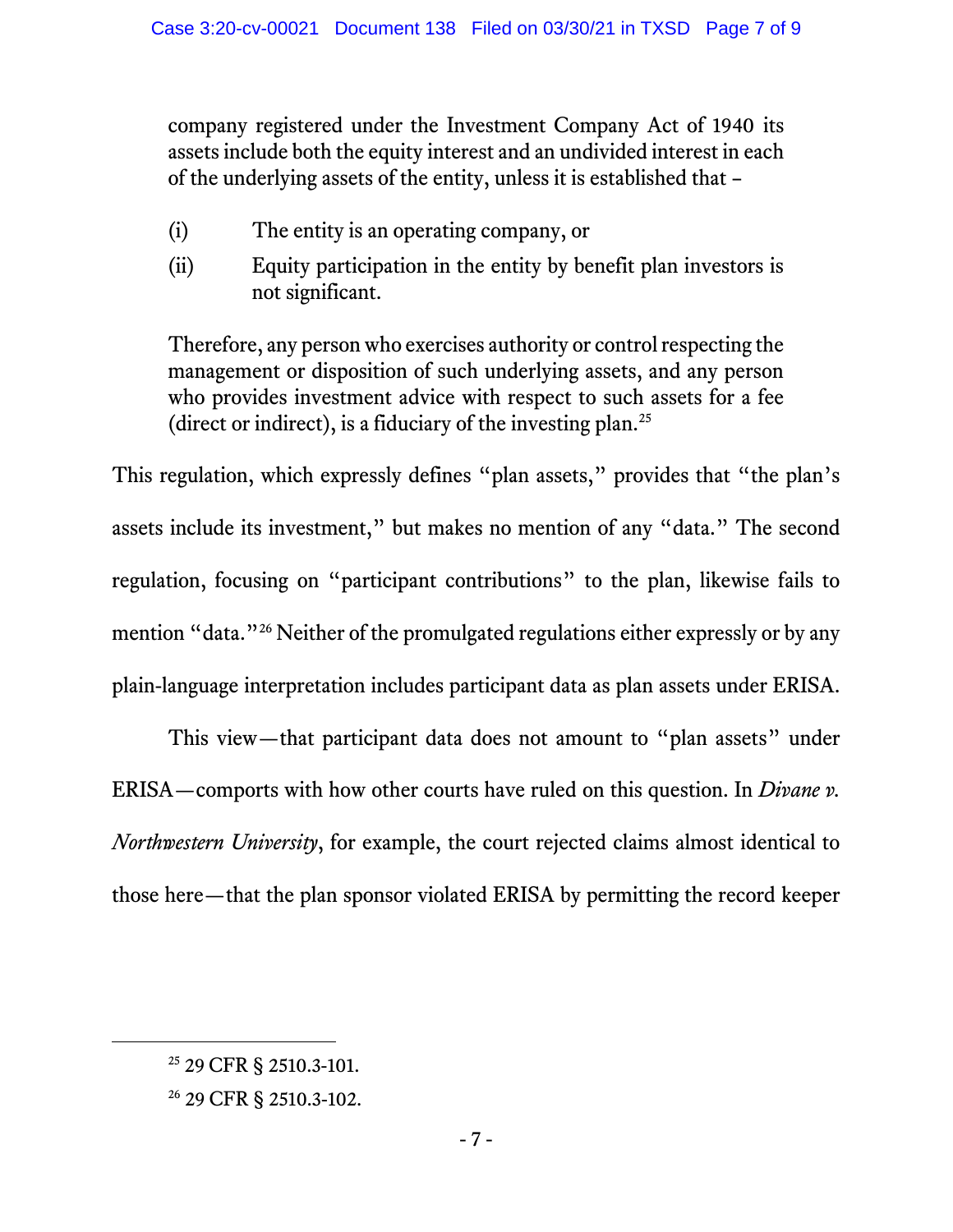to market products using participant data. <sup>27</sup> As in this case, the *Divane* plaintiffs failed to cite any court that has ever held that releasing or allowing someone to use confidential information constitutes a breach of fiduciary duty under ERISA.<sup>28</sup> The *Divane* court noted that "[i]n considering what constitutes a plan asset, courts consider 'ordinary notions of property rights under non-ERISA law.'"<sup>29</sup> And though the court acknowledged that confidential participant information "has some value," it could not "conclude that it is a plan asset under ordinary notions of property rights."30

At least two other cases support the same conclusion: participant data are not plan assets under ERISA.<sup>31</sup> The court finds no reason to depart from those holdings. The plaintiffs have failed to state a claim in Count IV and it is dismissed.

<sup>29</sup> *Id.* (quoting *In re Fidelity ERISA Float Lit'n*, 829 F.3d 55, 60 (1st Cir. 2016).

<sup>30</sup> *Id.* (citing *Rejimas v. Neiman Marcus Group, LLC*, 794 F.3d 688, 695 (7th Cir. 2015), and *Sexton v. Runyon*, No. 03-cv-291, 2005 WL 2030865 at \*8 (N.D. Ind. Aug. 23, 2005)).

<sup>31</sup> In *Patient Advocates, LLC v. Prysunka*, 316 F. Supp. 2d 46 (D. Me. 2004), the court considered a state statute requiring third-party plan administrators to disclose participant demographic, health, and payment information, and held that because such information was not a "plan asset" governed by ERISA, the statute was not preempted by ERISA. *Id.*  at 47–49. In *Walsh v. Principal Life Insurance Co.*, 266 F.R.D. 232 (S.D. Iowa 2010), the court held that plan service providers were not fiduciaries when using plan data to market retail products. *Id.* at 248 ("While it may be improper under certain circumstances for a

<sup>27</sup> No. 16 C 8157, 2018 WL 2388118, at \*12 (N.D. Ill. May 25, 2018), *aff'd*, 953 F.3d 980 (7th Cir. 2020).

<sup>28</sup> *Id.*